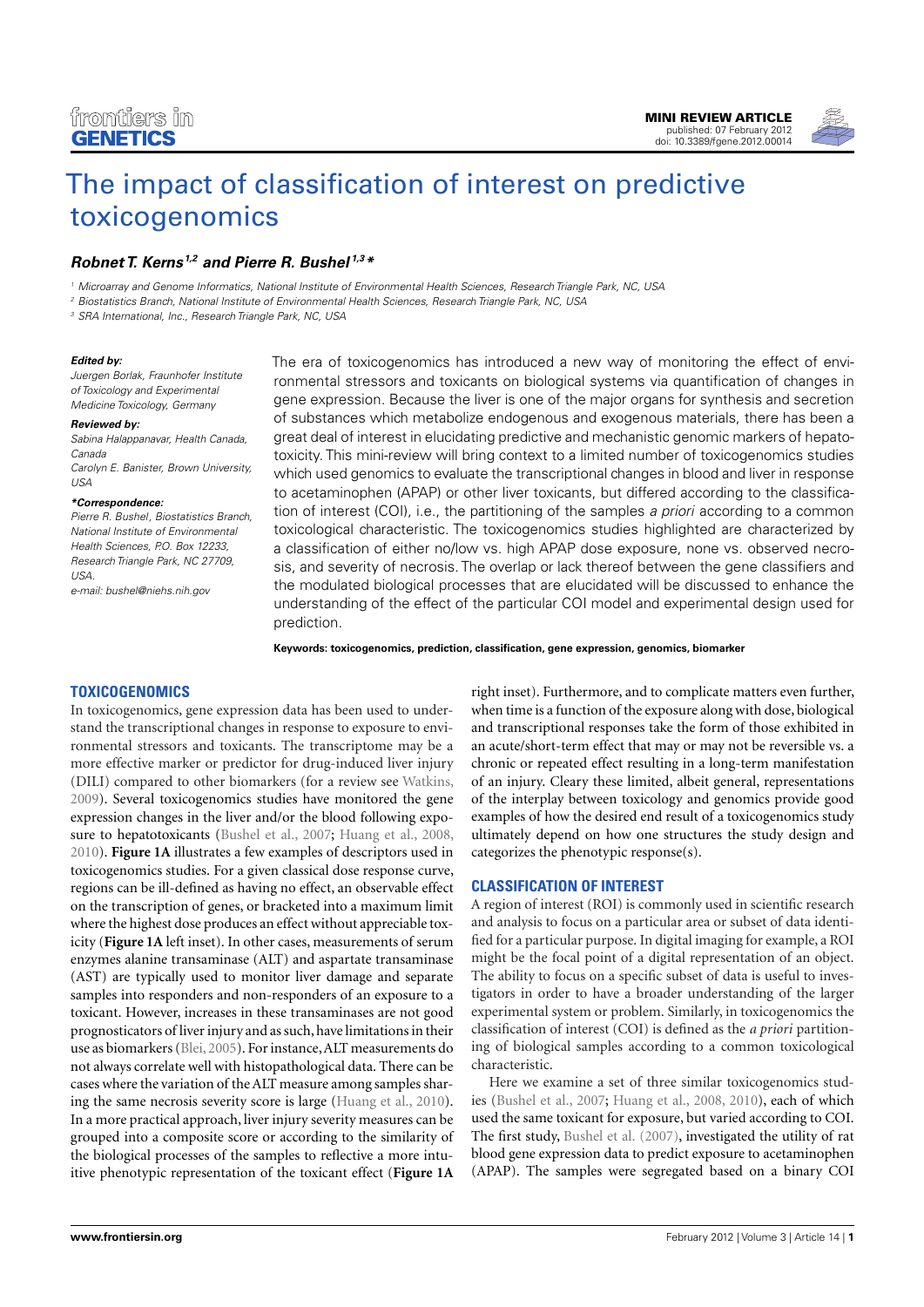<span id="page-1-0"></span>

biological processes (GO BPs) **(B,C)** Intersection of COI-specific predictive gene signature probes **(B)** and gene ontologies enriched in those predictive gene signatures **(C)**. **(D)** Network analysis of predictive gene signatures

between two proteins). Nodes are connected to COIs Dose, Severity, and DILI by dashed lines. Node color further represents COI. Green: dose. Brown: dose and DILI. Red: DILI. Violet: DILI and severity. Blue: severity.

defined as either no or low dose exposure vs. high dose exposure. In another study, [Huang et al.](#page-3-0) [\(2008\)](#page-3-0) targeted rat liver gene expression data to predict the extent of necrosis in the liver. Here the COI was defined as the severity of liver necrosis determined by visual histopathology. In the final study, [Huang et al.](#page-3-0) [\(2010](#page-3-0))

explored the use of rat blood gene expression data to predict liver necrosis. The COI for this latter study was no visual liver necrosis vs. some observable sign of necrosis in the treated samples. Although each study was similarly designed to identify predictive markers based on rat gene expression in response to APAP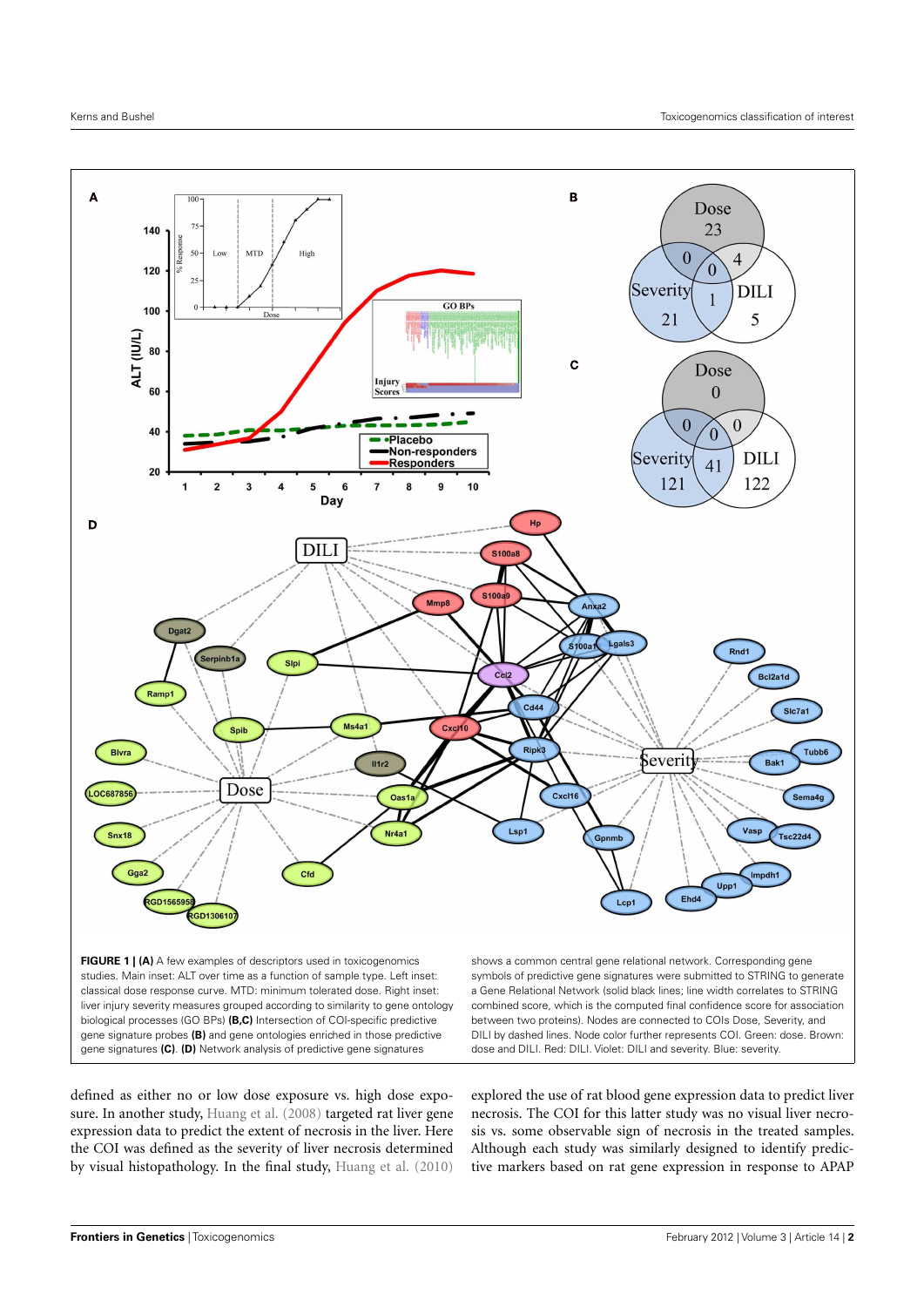**Table 1 | Summary of predictive transcriptomics for APAP/DILI.**

| <b>Classification</b><br>of interest | Tissue                | Prediction                                         | Study                                       |
|--------------------------------------|-----------------------|----------------------------------------------------|---------------------------------------------|
| Dose<br>Severity                     | <b>Blood</b><br>Liver | No/low vs. high dose<br>No vs. minimal or mild vs. | Bushel et al. (2007)<br>Huang et al. (2008) |
| DILI                                 | <b>Blood</b>          | moderate or marked<br>None vs. observed            | Huang et al. (2010)                         |

exposure, the predictive gene signatures generated share very few microarray probes in common. Further, the predictive gene signatures from the three studies differ widely in enriched biological processes and thus biological interpretation. It is unclear how these subtle differences in the study COI contributed to the identification of predictor genes, biological interpretation of these gene signatures and therefore the ultimate conclusions.

#### **COMPARISON OF STUDIES**

The three toxicogenomic studies examined each define similar predictive transcriptomic signatures based on related yet distinctive COI, i.e., blood transcriptomic signatures that predict dose of APAP exposure, liver transcriptomic signatures that predict the severity of liver necrosis, and blood and liver transcriptomic signatures that predict DILI (**Table 1**). To give an overview of the studies, these experiments are summarized and characterized as follows.

Using a blood gene expression dataset in rat, [Bushel et al.](#page-3-0) [\(2007](#page-3-0)) reported a gene signature that predicted an endpoint of APAP exposure and classified the endpoint by level (no dose/low dose vs. high dose). Here into called the *Dose-Classification*. Using the Agilent 011868 Rat Oligo Microarray G4130A, pooling of the highly accurate classifiers common to any two out of the four prediction algorithms (*k*-NN/DME-ANOVA, PCA/EPIG, fuzzy-ARTMAP/DME-ANOVA, fuzzy-ARTMAP/DCE-ANOVA)<sup>1</sup> resulted in 27 gene-probes. The classifiers were built to take advantage of dose as a main effect in the study with treatments levels divided into non\sub-toxic (0, 150 mg/kg) and toxic (1500, [2000](#page-3-0) [mg/kg\)](#page-3-0) [wit](#page-3-0)hout considering the duration of exposure.

Huang et al. [\(2008\)](#page-3-0) used rat liver gene expression assayed on the same array platform as [Bushel et al.](#page-3-0) [\(2007](#page-3-0)) but from samples exposed to eight hepatotoxicants as a training set to predict the severity of liver injury. Here into called the *Severity-Classification*. An independent test set comprised of liver gene expression from rats treated with APAP, carbon tetrachloride and allyl alcohol. The union of the classifiers from the Random Forest and support vector machine prediction algorithms resulted in 22 gene-probes. The classifiers were trained using the partition of groups created by merging severity levels of a histopathological endpoint depending on the similarity of the biological processes of samples (group1: no necrosis; group2: minimal and mild necrosis; group3: moderate and marked necrosis) irrespective of the dose and/or time of [exposure.](#page-3-0)

Huang et al. [\(2010](#page-3-0)) used liver and blood gene expression data from the [Huang et al.](#page-3-0) [\(2008\)](#page-3-0) study but predicted DILI within and across tissues, i.e., used the same predictive gene signature trained on liver expression to predict DILI based on both liver and blood gene expression data (and vice verse). Here into called the *DILI-Classification*. DILI was defined as a binary response (no necrosis vs. some observable sign of necrosis) without considering the dose and/or time of exposure. From the various, highly accurate predictors, 10 gene-probes occurred most often.

A meta-analysis of the data from these studies illustrates the effect of the COI in the identification of predictor genes and the interpretation of results. Although each study was similarly designed to identify predictive markers related to samples treated with APAP, there are very few probes common to all three gene signatures. While no gene-probes are common to each predictive gene signature, half of the DILI-Classification predictive gene signature probes  $(n = 10)$  overlap with either the Dose-Classification or Severity-Classification predictive gene signatures  $(n = 27$  and  $n = 22$ , respectively), which have no gene-probes common amongst themselves (**[Figure 1B](#page-1-0)**). The pattern of overlap of the gene signatures from the three studies is only partially reinforced by similar patterns of intersection of functionally enriched ontologies in the predictive gene signatures (**[Figure 1C](#page-1-0)**) as the Dose-Classification signature is not functionally enriched for gene ontologies after multiple test correction. Yet, despite the presence of only a single gene-probe common to both predictive signatures (**[Figure 1C](#page-1-0)**), the Severity-Classification and DILI-Classification studies revealed a large amount of functional overlap (**[Figure 1C](#page-1-0)**; **[Table 2](#page-3-0)**). Although there are no gene-probes or enriched gene ontologies common to all three gene signatures, surprisingly, genes from the three signatures together comprise a STRINGgenerated Gene Relational Network (**[Figure 1D](#page-1-0)**) that is enriched for inflammatory and immune response ontologies (**[Table 2](#page-3-0)**).

Common to gene signatures that predict liver injury based on both liver and blood gene expression (Severity-Classification and DILI-Classification) was chemokine (C–C motif) ligand 2 (Ccl2), a key chemokine that regulates migration and infiltration of monocytes and macrophages, and has a putative role in APAP exposure and DILI. The Ccl2 protein measured by ELISA was shown to be elevated in blood from patients following acute APAP overdose [\(James et al.](#page-4-0), [2005\)](#page-4-0). The role of Ccl2 in DILI was further implicated in a study of Ccl2-deficient mice which showed protection fro[m necrosis when administered carbon tetrachloride \(](#page-4-0)Zamara et al., [2007](#page-4-0)). In addition, when a mouse model genetically deficient in the C-C chemokine receptor and negatively mediates Ccl2 expression is challenged with APAP, an ELISA revealed elevated liver necrosis and increased Ccl2 protein [\(Hogaboam et al., 2000](#page-3-0)). The genes from the three COIs together form a relational network dominated by inflammatory responsive genes. These inflammatory responsive genes appear to be central to the major biological pathways that are presumably part of the mechanism(s) leading to APAP liver tissue damage.

One would certainly expect more overlap between the predictors for the different COIs. However, there is no reason why very

 $1$ The prediction algorithms are designated as the method used for making the prediction followed by the method used to select the genes to build the classifier (i.e., k-NN/DME). k-NN, k-nearest neighbors; DME-ANOVA, an analysis of variance model with dose as the main effect; PCA, principal component analysis; EPIG, extracting patterns and identifying genes; fuzzy-ARTMAP, fuzzy adaptive resonance theory map (neural network); DCE-ANOVA, an analysis of variance model with dose as a confounded effect.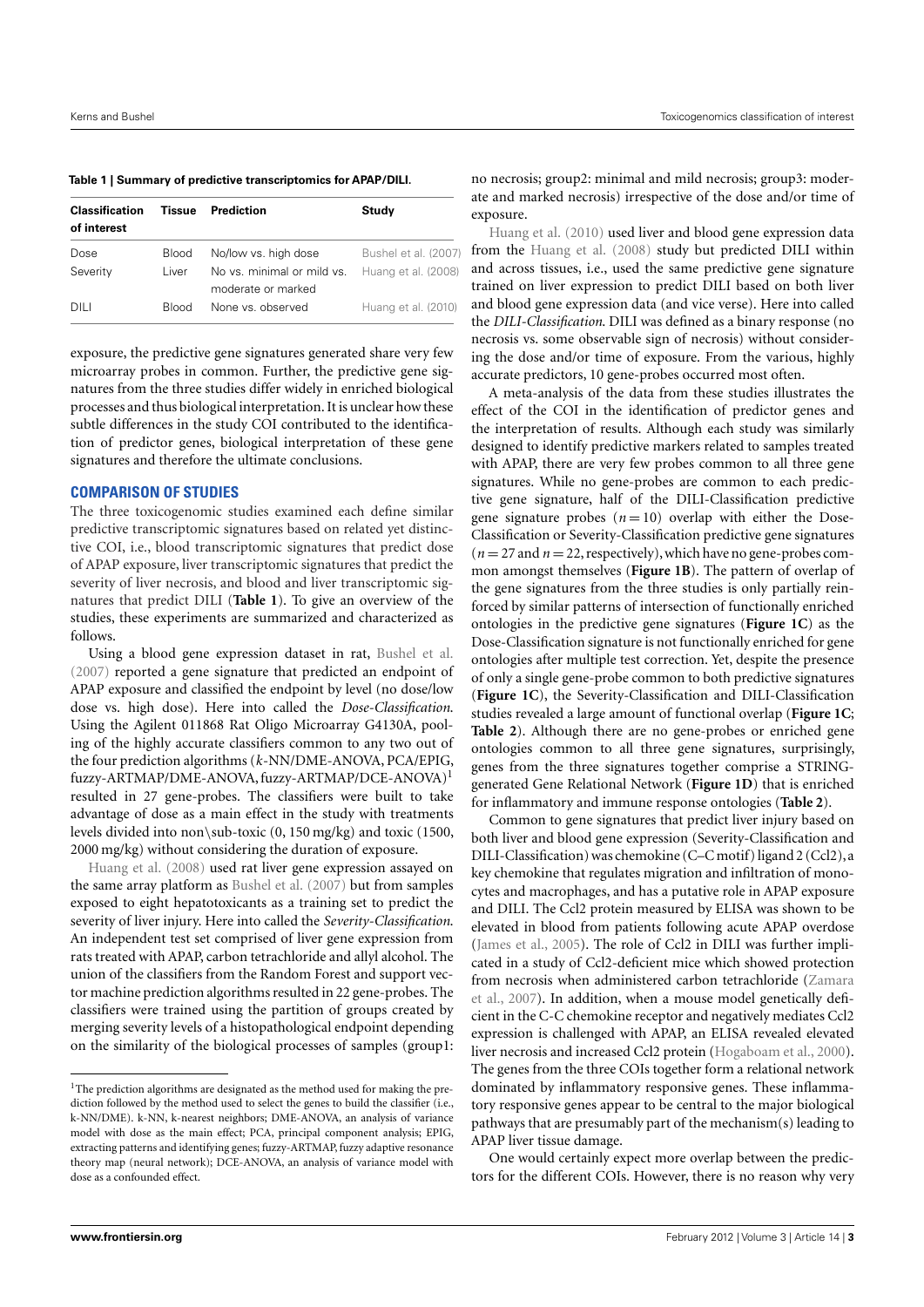| $GO-ID$ p                             |              | x              | $\mathbf n$ | <b>Description</b>                          | Genes                                                     |  |  |  |
|---------------------------------------|--------------|----------------|-------------|---------------------------------------------|-----------------------------------------------------------|--|--|--|
| <b>Severity COI</b>                   |              |                |             |                                             |                                                           |  |  |  |
| 1782                                  | $1.15E - 02$ | 2              | 9           | <b>B</b> cell homeostasis                   | BAK1 BCL2A1D                                              |  |  |  |
| 7275                                  | $1.15E - 02$ | 10             | 2238        | Multicellular organismal development        | BAK1 RND1 CCL2 SEMA4G CD44 LGALS3 GPNMB LCP1 VASP ANXA2   |  |  |  |
| 31100                                 | $1.15E - 02$ | 3              | 80          | Organ regeneration                          | BAK1 CCL2 LCP1                                            |  |  |  |
| 32879                                 | $1.15E - 02$ | 6              | 708         | Regulation of localization                  | BAK1 CCL2 CXCL16 LCP1 EHD4 ANXA2                          |  |  |  |
| 6935                                  | $1.15E - 02$ | 3              | 83          | Chemotaxis                                  | LSP1 CCL2 CXCL16                                          |  |  |  |
| 48731                                 | $1.15E - 02$ | 9              | 1908        | System development                          | BAK1 RND1 CCL2 CD44 LGALS3 GPNMB LCP1 VASP ANXA2          |  |  |  |
| 16043                                 | $1.24E - 02$ | 9              | 1982        | Cellular component organization             | BAK1 RND1 CD44 LGALS3 TUBB6 LCP1 VASP EHD4 ANXA2          |  |  |  |
| 5539                                  | $1.42E - 02$ | 3              | 106         | Glycosaminoglycan binding                   | CCL2 CD44 GPNMB                                           |  |  |  |
| <b>DILI COI</b>                       |              |                |             |                                             |                                                           |  |  |  |
| 5615                                  | $3.79E - 07$ | 7              | 585         | Extracellular space                         | CCL2 S100A8 MMP8 S100A9 SERPINB1A HP CXCL10               |  |  |  |
| 32496                                 | $8.22E - 07$ | 5              | 166         | Response to lipopolysaccharide              | CCL2 S100A8 S100A9 HP CXCL10                              |  |  |  |
| 42330                                 | $2.44E - 06$ | $\overline{4}$ | 83          | Taxis                                       | CCL2 S100A8 S100A9 CXCL10                                 |  |  |  |
| 9408                                  | $1.09E - 04$ | 3              | 74          | Response to heat                            | CCL2 HP CXCL10                                            |  |  |  |
| 2544                                  | $3.34E - 04$ | 2              | 14          | Chronic inflammatory response               | S100A8 S100A9                                             |  |  |  |
| 45471                                 | $4.01E - 04$ | 3              | 126         | Response to ethanol                         | CCL2 S100A8 S100A9                                        |  |  |  |
| 2690                                  | $4.36E - 04$ | 2              | 17          | Positive regulation of leukocyte chemotaxis | CCL2 CXCL10                                               |  |  |  |
| 30595                                 | $1.30E - 03$ | 2              | 34          | Leukocyte chemotaxis                        | CCL2 S100A9                                               |  |  |  |
| <b>STRING</b> gene relational network |              |                |             |                                             |                                                           |  |  |  |
| 6952                                  | $6.29E - 09$ | 10             | 421         | Defense response                            | LSP1 CCL2 CD44 S100A8 CXCL16 S100A9 MS4A1 HP CFD CXCL10   |  |  |  |
| 6954                                  | $1.81E - 08$ | -8             | 216         | Inflammatory response                       | CCL2 CD44 S100A8 S100A9 MS4A1 HP CFD CXCL10               |  |  |  |
| 42330                                 | $5.83E - 08$ | 6              | 83          | <b>Taxis</b>                                | LSP1 CCL2 S100A8 CXCL16 S100A9 CXCL10                     |  |  |  |
| 44421                                 | $4.50E - 07$ | 10             | 769         | Extracellular region part                   | CCL2 LGALS3 S100A8 CXCL16 MMP8 S100A9 HP CFD CXCL10 ANXA2 |  |  |  |
| 40011                                 | $3.28E - 06$ | 7              | 318         | Locomotion                                  | LSP1 CCL2 CD44 S100A8 CXCL16 S100A9 CXCL10                |  |  |  |
| 9605                                  | $7.24E - 06$ | 8              | 561         | Response to external stimulus               | LSP1 CCL2 CD44 S100A8 CXCL16 S100A9 HP CXCL10             |  |  |  |
| 5615                                  | $9.00E - 06$ | 8              | 585         | Extracellular space                         | CCL2 S100A8 CXCL16 MMP8 S100A9 HP CFD CXCL10              |  |  |  |
| 2376                                  | $1.63E - 05$ | 8              | 640         | Immune system process                       | CCL2 CXCL16 S100A9 SPIB OAS1A CFD LCP1 CXCL10             |  |  |  |

<span id="page-3-0"></span>**Table 2 | Top eight BiNGO gene ontology terms enriched in Severity and DILI predictive gene signatures, and STRING gene relational network generated from the three predictive signatures.**

p, Benjamini and Hochberg False Discovery Rate correction; x, number of genes from list in GO term; n, number of genes from background in GO term.

few genes, even a single one would not have the predictive power to accurately classify the exposed samples. If more mechanistic information needs to be gleaned from the predictors, the number of genes in the classifiers can be enlarged. This will undoubtedly bring more biological context to the classifiers but definitely at the expense of losing prediction accuracy due to the addition of potentially noisy genes or genes as false positives. Where to draw the line is not abundantly clear. What is certain is that depending on a typical toxicogenomics study, if the gene expression data is analyzed using different COIs, then several different predictors can be derived as potential biomarkers which may have a small but biologically relevant common theme, yet still captures

## **REFERENCES**

- Blei, A. T. (2005). Selection for acute liver failure: have we got it right? *Liver Transpl.* 11(Suppl. 2), S30–S34.
- Bushel, P. R., Heinloth, A. N., Li, J., Huang, L., Chou, J. W., Boorman, G. A., Malarkey, D. E., Houle, C. D., Ward, S. M., Wilson, R. E., Fannin, R. D., Russo, M. W., Watkins, P. B., Tennant, R. W., and Paules,

R. S. (2007). Blood gene expression signatures predict exposure levels. *Proc. Natl. Acad. Sci. U.S.A.* 104, 18211–18216.

Hogaboam, C. M., Bone-Larson, C. L., Steinhauser, M. L., Matsukawa, A., Gosling, J. Boring, L. Charo, I. F. Simpson, K. J. Lukacs, N. W., and Kunkel, S. L. (2000). Exaggerated hepatic injury due to acetaminophen challenge in mice lacking the underpinnings of the data surveyor's interest. Possible solutions to this problem may be (1) include more descriptors for a study design, i.e., increase the size of the data used, (2) leverage a composite phenotype of many endpoint measurements, and/or (3) focus on a more informative classifier and improved training set.

#### **ACKNOWLEDGMENTS**

This research was supported, in part by, the Intramural Research Program of the National Institutes of Health (NIH) and National Institute of Environmental Health Sciences (NIEHS; Z01 ES102345-04).

C-C chemokine receptor 2. *Am. J. Pathol.* 156, 1245–1252.

Huang, J., Shi, W., Zhang, J., Chou, J. W., Paules, R. S., Gerrish, K., Li, J., Luo, J., Wolfinger, R. D., Bao, W., Chu, T. M., Nikolsky, Y., Nikolskaya, T., Dosymbekov, D., Tsyganova, M. O., Shi, L., Fan, X., Corton, J. C., Chen, M., Cheng, Y., Tong, W., Fang, H., and Bushel, P. R. (2010). Genomic indicators

in the blood predict drug-induced liver injury. *Pharmacogenomics J.* 10, 267–277.

Huang, L., Heinloth, A. N., Zeng, Z. B., Paules, R. S., and Bushel, P. R. (2008). Genes related to apoptosis predict necrosis of the liver as a phenotype observed in rats exposed to a compendium of hepatotoxicants. *BMC Genomics* 9, 288. doi[:10.1186/1471-2164-9-288](http://dx.doi.org/10.1186/1471-2164-9-288)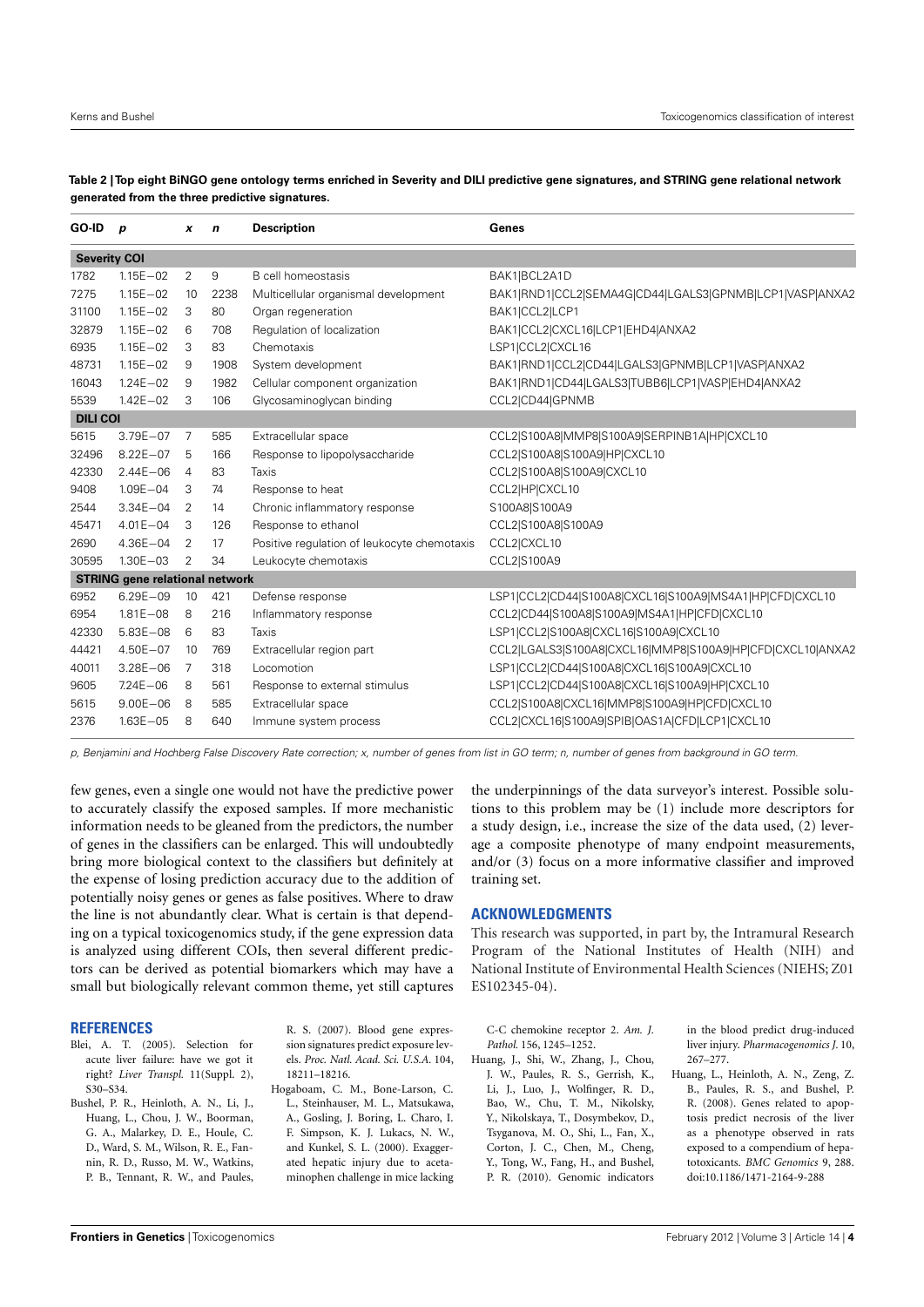- <span id="page-4-0"></span>James, L. P., Simpson, P. M., Farrar, H. C., Kearns, G. L., Wasserman, G. S., Blumer, J. L., Reed, M. D., Sullivan, J. E., and Hinson, J. A. (2005). Cytokines and toxicity in acetaminophen overdose. *J. Clin. Pharmacol.* 45, 1165–1171.
- Maere, S., Heymans, K., and Kuiper, M. (2005). BiNGO: a Cytoscape plugin to assess overrepresentation of gene ontology categories in biological networks. *Bioinformatics* 21, 3448–3449.
- Smoot, M. E., Ono, K., Ruscheinski, J., Wang, P. L., and Ideker, T. (2011). Cytoscape 2.8: new features for data

integration and network visualization. *Bioinformatics* 27, 431–432.

- Szklarczyk, D., Franceschini, A., Kuhn, M., Simonovic, M., Roth, A., Minguez, P., Doerks, T., Stark, M., Muller, J., Bork, P., Jensen, L. J., and Mering, C. V. (2011). The STRING database in 2011: functional interaction networks of proteins, globally integrated and scored. *Nucleic Acids Res.* 39, D561–D568.
- Watkins, P. B. (2009). Biomarkers for the diagnosis and management of druginduced liver injury. *Semin. Liver Dis.* 29, 393–399.
- Zamara, E. Galastri, S. Aleffi, S. Petrai, I. Aragno, M. Mastrocola, R. Novo,

E. Bertolani, C. Milani, S. Vizzutti, F. Vercelli, A. Pinzani, M. Laffi, G. LaVilla, G. Parola, M., and Marra, F. (2007). Prevention of severe toxic liver injury and oxidative stress in MCP-1-deficient mice. *J. Hepatol.* 46, 230–238.

**Conflict of Interest Statement:** The authors declare that the research was conducted in the absence of any commercial or financial relationships that could be construed as a potential conflict of interest.

*Received: 02 November 2011; paper pending published: 30 November 2011;* *accepted: 21 January 2012; published online: 07 February 2012.*

*Citation: Kerns RT and Bushel PR (2012) The impact of classification of interest on predictive toxicogenomics. Front. Gene. 3:14. doi: [10.3389/fgene.2012.00014](http://dx.doi.org/10.3389/fgene.2012.00014)*

*This article was submitted to Frontiers in Toxicogenomics, a specialty of Frontiers in Genetics.*

*Copyright © 2012 Kerns and Bushel. This is an open-access article distributed under the terms of the [Creative Commons Attri](http://creativecommons.org/licenses/by-nc/3.0/)[bution Non Commercial License,](http://creativecommons.org/licenses/by-nc/3.0/) which permits non-commercial use, distribution, and reproduction in other forums, provided the original authors and source are credited.*